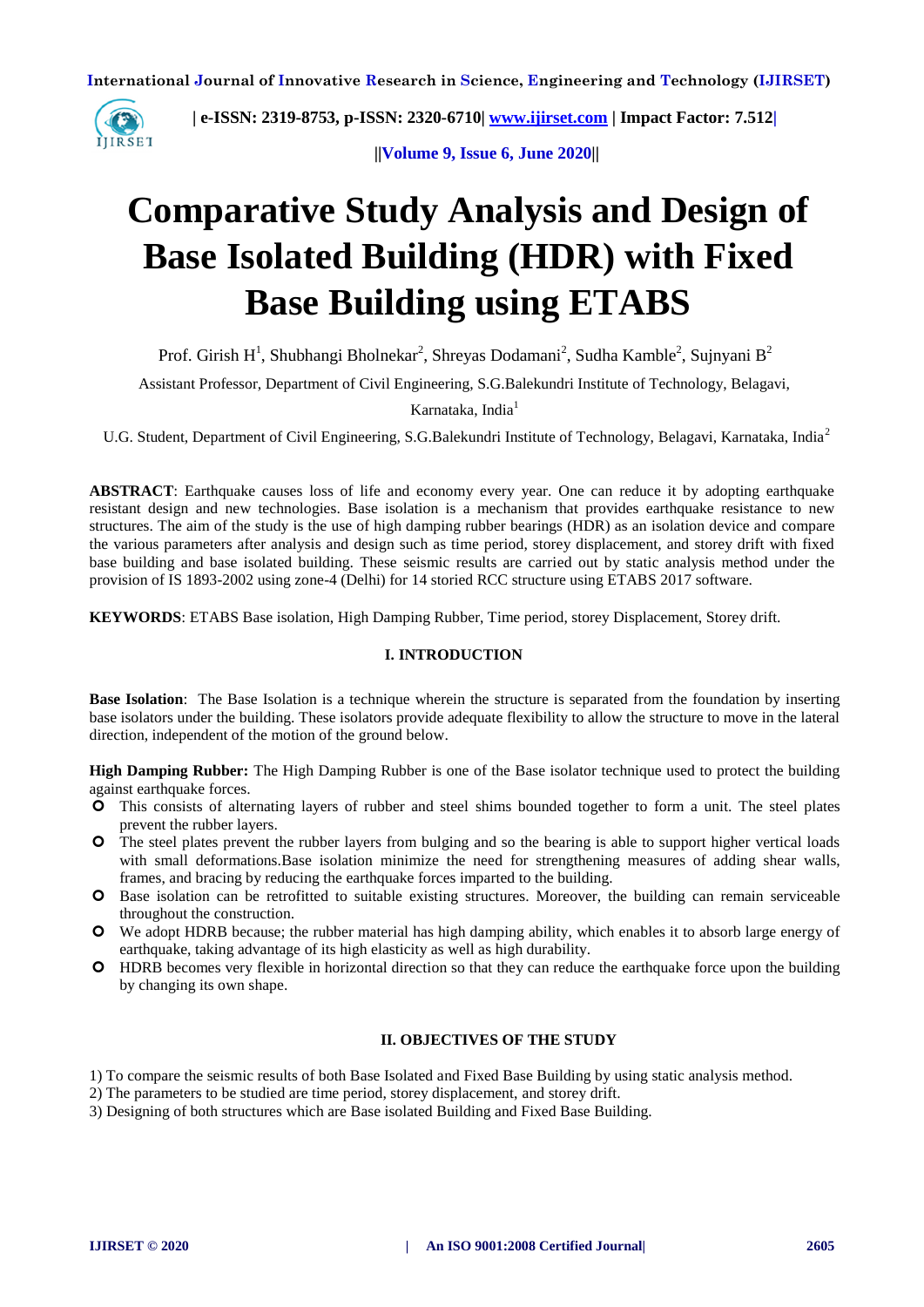

# **| e-ISSN: 2319-8753, p-ISSN: 2320-6710| [www.ijirset.com](http://www.ijirset.com/) | Impact Factor: 7.512|**

#### **||Volume 9, Issue 6, June 2020||**

# **III. METHODOLOGY**

#### *A. Modeling Analysis and Design:*

The study includes modeling analysis and design of the models using standard ETABS software version 2017. Static method of analysis is performed on models using the earthquake data.

#### *B. Models considered for analysis are:*

- 1) Base Isolated Building
- 2) Fixed base Building



# Fig 1. Plan of the building

# *C. Structural Specifications:*

| Table 1: Member Properties |  |
|----------------------------|--|
|----------------------------|--|

| No of Storey                | 14                |
|-----------------------------|-------------------|
| Size of Beam                | 300 x 450mm       |
| Size of column              | 300 x 450mm       |
| Storey height               | 3m                |
| Bottom storey height        | 3.2 <sub>m</sub>  |
| Thickness of slab           | 150 <sub>mm</sub> |
| Thickness of Exterior walls | 0.3 <sub>m</sub>  |
| Thickness of interior walls | 0.2m              |
| Thickness of parapet wall   | 0.10 <sub>m</sub> |
| Height of parapet wall      | 0.9 <sub>m</sub>  |

## Table 2: Material Properties

| Concrete      | M25                 |
|---------------|---------------------|
| Rebar         | <b>TMT 500</b>      |
| Isolator used | High Damping Rubber |

#### Table 3: Load Intensities

| Live load                    | 3KN/m |
|------------------------------|-------|
| Wall loads on Exterior beams | 4.59  |
| Wall load on Interior beams  | 3.5   |
| Parapet load                 | በ 54  |

#### Table 4: Design Parameters for earthquake load

| Type of Soil                  | Medium         |
|-------------------------------|----------------|
| Earthquake Zone               | Zone 5 (Delhi) |
| Zone Factor, Z                | 0.24           |
| Importance Factor, I          |                |
| Response Reduction Factor, R. |                |
| Damping Ratio                 | 2.05           |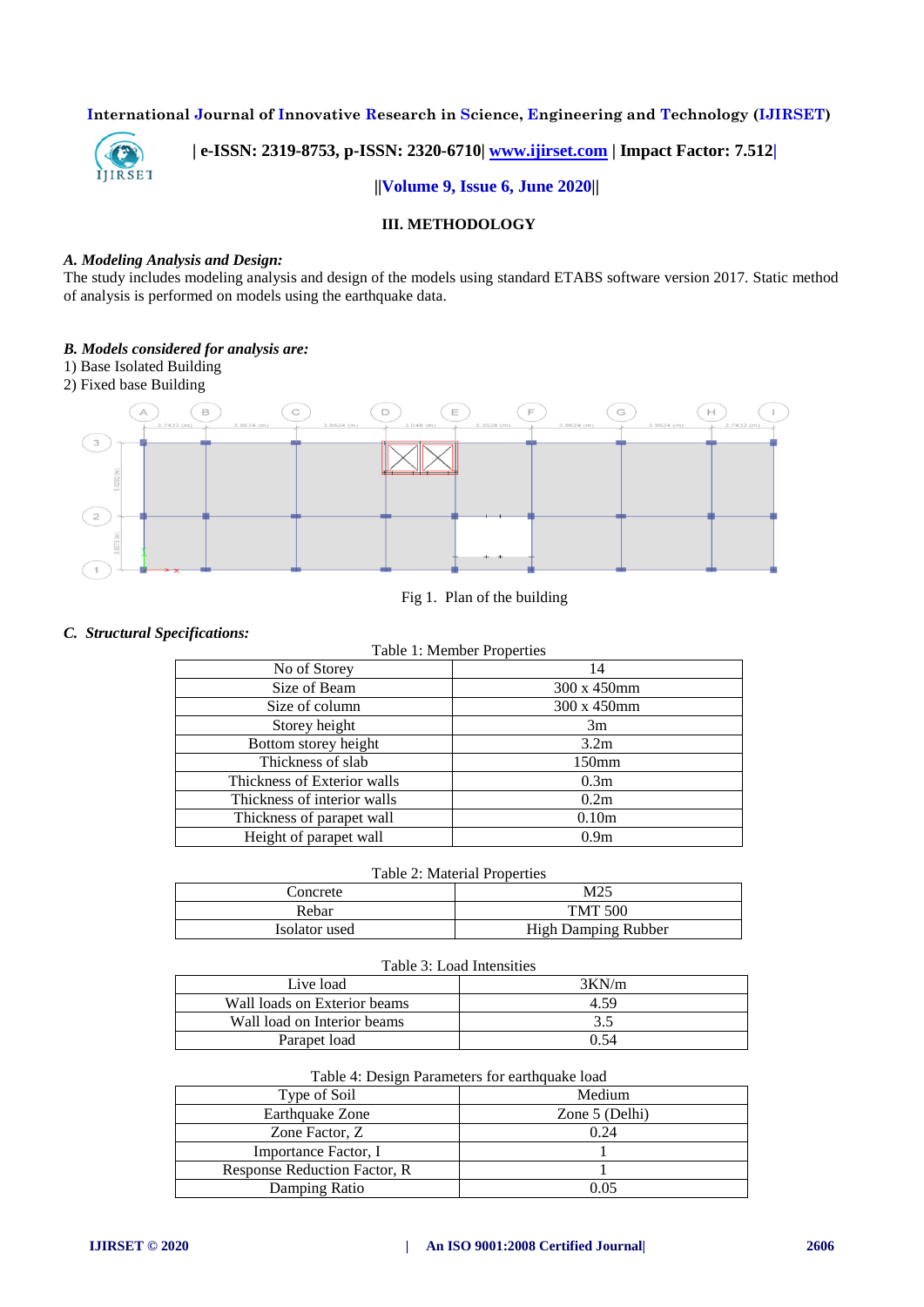

 **| e-ISSN: 2319-8753, p-ISSN: 2320-6710| [www.ijirset.com](http://www.ijirset.com/) | Impact Factor: 7.512|**

# **||Volume 9, Issue 6, June 2020||**

# *D. Properties of High Damping Rubber used for analysis:*

Table 5: High Damping Rubber Bearings has been designed as per UBC-97.

| Target period for Design Level earthquake<br>TD | 2 sec           |
|-------------------------------------------------|-----------------|
| Second Target period for Max. Capable<br>Level  | $2.5$ sec       |
| earthquake TM                                   |                 |
| Shear modulus of HDR G                          | 550 kN/m2       |
| Small shear strain G                            | 700 kN/m2       |
| Bulk modulus K                                  | 20,00,000 kN/m2 |
| Damping ratio of isolator $\beta$               | 15%             |
| Shear Strain ymax                               | 1.5             |
| Acceleration of gravity g                       | 9.81 kN/m2      |
| thickness of single layer rubber                | 22mm            |
| Number of layer is 10 $n \times t0$             | $220$ mm        |
| Total Height h                                  | $281$ mm        |





Fig 2: Fixed Based Building Fig 3: Fixed Based Building With Base Isolator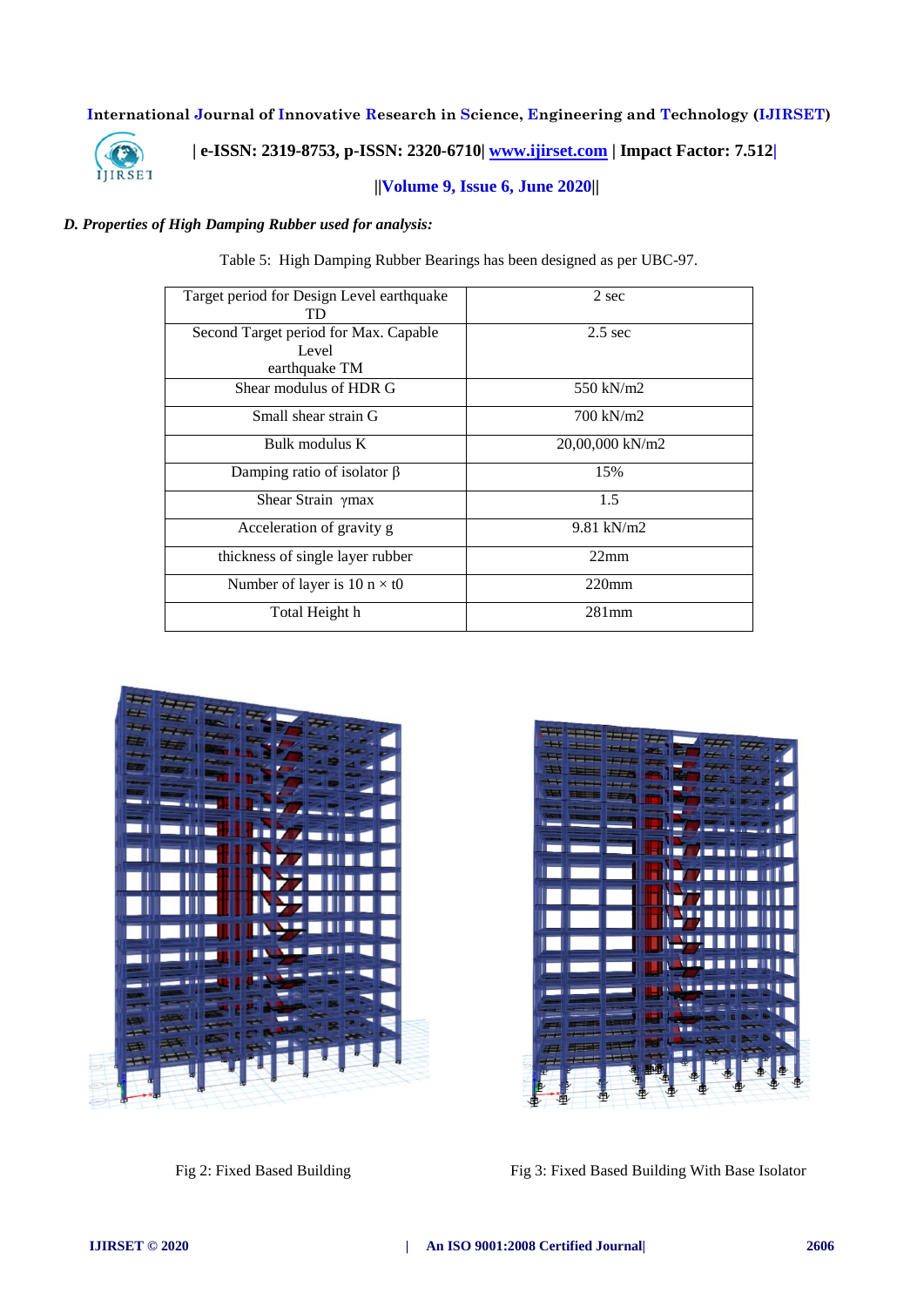

# **| e-ISSN: 2319-8753, p-ISSN: 2320-6710| [www.ijirset.com](http://www.ijirset.com/) | Impact Factor: 7.512|**

## **||Volume 9, Issue 6, June 2020||**

# **IV. EXPERIMENTAL RESULTS**

# **1. Storey Displacement**

|           |                            | <b>Base Isolated</b> |
|-----------|----------------------------|----------------------|
| Storey no | <b>Fixed Base Building</b> | <b>Building</b>      |
| Base      | 0                          | 2.39                 |
| 1         | 1.449                      | 0.23                 |
| 2         | 3.379                      | 2.36                 |
| 3         | 5.741                      | 2.952                |
| 4         | 8.361                      | 5.761                |
| 5         | 11.141                     | 7.588                |
| 6         | 14.008                     | 9.28                 |
| 7         | 16.893                     | 11.56                |
| 8         | 19.733                     | 13.283               |
| 9         | 22.472                     | 15.84                |
| 10        | 25.056                     | 16.38                |
| 11        | 27.436                     | 17.52                |
| 12        | 29.574                     | 18.63                |
| 13        | 31.446                     | 19.02                |
| 14        | 32.995                     | 19.5                 |

Table 6: In X Direction



Graph 1: Storey Displacement in X Direction





Table 7: In Y Direction Graph 2: Storey Displacement in Y Direction

From the above results it is observed that storey displacement decreases in case of Base isolated building when compared to fix base building.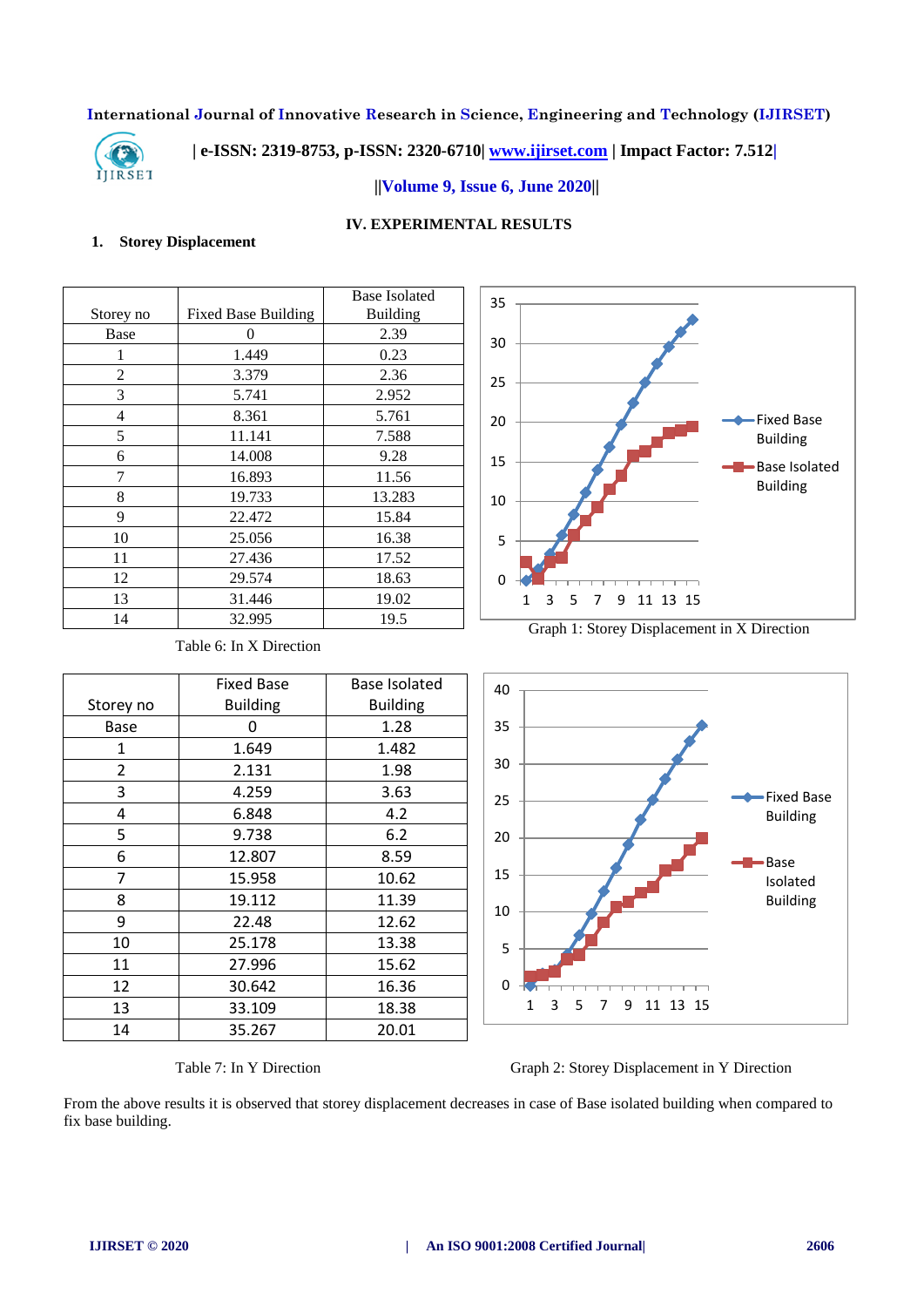

 **| e-ISSN: 2319-8753, p-ISSN: 2320-6710| [www.ijirset.com](http://www.ijirset.com/) | Impact Factor: 7.512|**

 **||Volume 9, Issue 6, June 2020||** 

# **2. Storey Drift**

|           |                            | Base isolated   |
|-----------|----------------------------|-----------------|
| Storey No | <b>Fixed Base Building</b> | <b>Building</b> |
| 1         | 0.000382                   | 0.000219        |
| 2         | 0.000633                   | 0.000233        |
| 3         | 0.000779                   | 0.000384        |
| 4         | 0.000857                   | 0.000428        |
| 5         | 0.000909                   | 0.000655        |
| 6         | 0.0001002                  | 0.0008          |
| 7         | 0.0002003                  | 0.00014         |
| 8         | 0.0003562                  | 0.0001513       |
| 9         | 0.0004986                  | 0.0002286       |
| 10        | 0.0006285                  | 0.0002398       |
| 11        | 0.0008642                  | 0.0004362       |
| 12        | 0.0009856                  | 0.0006398       |
| 13        | 0.00010005                 | 0.0008239       |
| 14        | 0.00020536                 | 0.00010382      |

**Table 8: X Direction**

Storey NO Fixed Base Building



**Graph 3: Storey Drift in X Direction**



# **Table 9: Y Direction Graph 4: Storey Drift in Y Direction**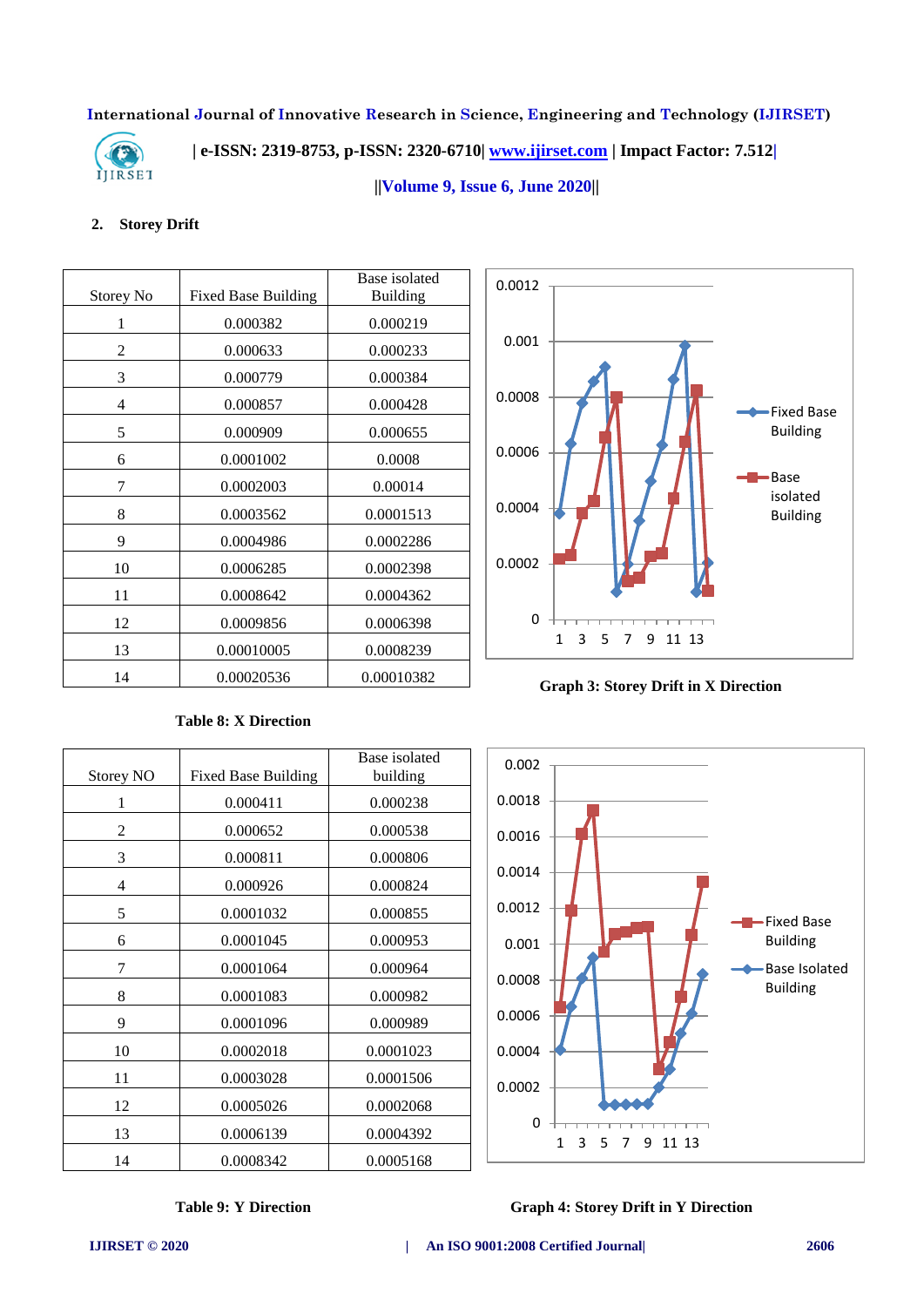

# **| e-ISSN: 2319-8753, p-ISSN: 2320-6710| [www.ijirset.com](http://www.ijirset.com/) | Impact Factor: 7.512|**

## **||Volume 9, Issue 6, June 2020||**

From the above results it is observed that storey drift decreases in case of Base isolated building when compared to fix base building.

|         | <b>Fixed Base</b> | Base Isolated   |
|---------|-------------------|-----------------|
| Mode No | <b>Building</b>   | <b>Building</b> |
| 1       | 1.298             | 3.02            |
| 2       | 1.19              | 3.227           |
| 3       | 1.02              | 2.685           |
| 4       | 2.36              | 4.26            |
| 5       | 4.62              | 5.28            |
| 6       | 5.39              | 6.19            |
| 7       | 6.48              | 7.38            |
| 8       | 7.62              | 8.56            |
| 9       | 8.92              | 9.89            |
| 10      | 10.63             | 11.26           |
| 11      | 11.63             | 12.98           |
| 12      | 12.05             | 14.28           |



#### **Table 10: Time Period Graph 5: Graph Shows the Time Period**

From the above table it is observed that the time period for base isolated building increases by 57% as compared to the time period of fixed base building.

# **V. CONCLUSION**

#### **After observing the results from all the models following can be concluded which are as follows:**

- As a result of the increased flexibility of the base isolated system, time period of the structure is increased by 57% compared with the fixed base building.
- The maximum displacement in X and Y direction of the top storey for the base isolated building is reduced by 40% and 43% respectively as compared to the maximum displacement of the top storey of the fixed base building.
- The minimum displacement in X and Y direction of the  $7<sup>th</sup>$ storey for the base isolated building is reduced by 31.8% and 36.3% respectively as compared to the minimum displacement of the  $7<sup>th</sup>$ storey of the fixed base building.
- The maximum storey drift in X and Y direction of the top storey for the base isolated building is reduced by 50% and 38% respectively as compared to the maximum displacement of the top storey of the fixed base building.
- The minimum displacement in X and Y direction of the  $7<sup>th</sup>$ storey for the base isolated building is reduced by 30% and 31% respectively as compared to the  $7<sup>th</sup>$ storey of the fixed base building.
- From the study, it shows that the building gives better performance by the use of isolators at the base of the building as compared to the fixed base building.
- Hence Base isolation method has proved to be a reliable method of earthquake resistant design.

#### **REFERENCES**

- 1. Hossein Monafared, AyoubShirvani, Sunny Nwaubani (2013) "Aninvestigation into the Seismic Base Isolation", International Journal of Civil and Structural Engineering, volume no: 3, no of pages 451-463.
- 2. Ashish R. Akhare, TejasR.Wakhande (2014) -**"**Seismic performance of RC Structure Using Different Isolator", International Journal of Engineering Science and Research, no of pages 724-729.
- 3. DiaEddinNassani, Mustafa WassefAbdulmajeed (2015) -**"**Seismic Base Isolation in Reinforced Concrete Structures", International Journal of Research studies in Science, Engineering and Technology, no of pages 1-13.
- 4. A RincyM, Er. ShwethaSaju (2015) "Comparative study of RC Framed Building with Isolator and Dampers", International Journal of Engineering Research and Technology.
- **IJIRSET © 2020 | An ISO 9001:2008 Certified Journal| 2606** 5. IS: 875(part-1) -1987, "Indian Standard Code of Practice for Design Loads (other than earthquake) for Buildings and Structures", Bureau of Indian Standards, New Delhi, 1987.